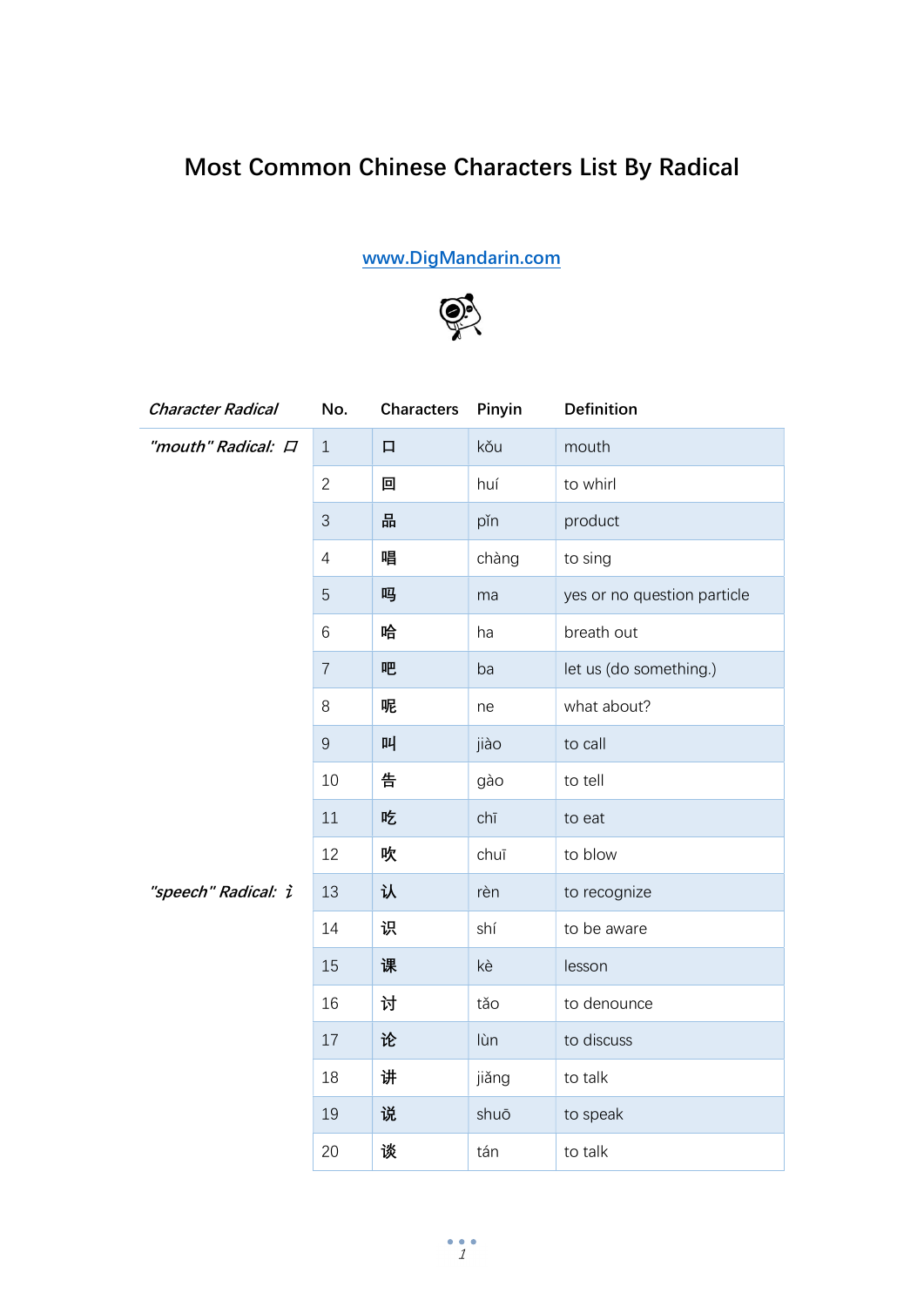|                   | 21 | 让 | ràng       | to let                 |
|-------------------|----|---|------------|------------------------|
|                   | 22 | 试 | shì        | to try                 |
|                   | 23 | 词 | СÍ         | word                   |
|                   | 24 | 诗 | shī        | poem                   |
|                   | 25 | 误 | wù         | to miss; misunderstand |
| "walk" Radical: L | 26 | 达 | dá         | to reach               |
|                   | 27 | 进 | jìn        | to enter               |
|                   | 28 | 还 | hái / huán | still / to return      |
|                   | 29 | 远 | yuǎn       | far                    |
|                   | 30 | 迷 | mí         | to get lost            |
|                   | 31 | 迫 | pò         | to approach            |
|                   | 32 | 退 | tuì        | to move back           |
|                   | 33 | 迟 | chí        | to walk slowly         |
|                   | 34 | 迅 | xùn        | fast                   |
|                   | 35 | 返 | fǎn        | to go back             |
|                   | 36 | 连 | lián       | to link                |
|                   | 37 | 这 | zhè        | this                   |
|                   | 38 | 边 | biān       | side                   |
|                   | 39 | 运 | yùn        | Transport              |
|                   | 40 | 送 | sòng       | give away              |
|                   | 41 | 选 | xuǎn       | select                 |
|                   | 42 | 逃 | táo        | escape                 |
|                   | 43 | 通 | tōng       | through                |
|                   | 44 | 遥 | yáo        | remote                 |
| "Ice" Radical: >  | 45 | 冰 | bīng       | ice                    |
|                   | 46 | 冷 | lěng       | cold                   |
|                   | 47 | 冬 | dōng       | winter                 |
|                   | 48 | 凉 | liáng      | cool                   |
|                   | 49 | 冻 | dòng       | to freeze              |

<sup>&</sup>quot;walk" Radical: 辶

<sup>&</sup>quot;Ice" Radical: >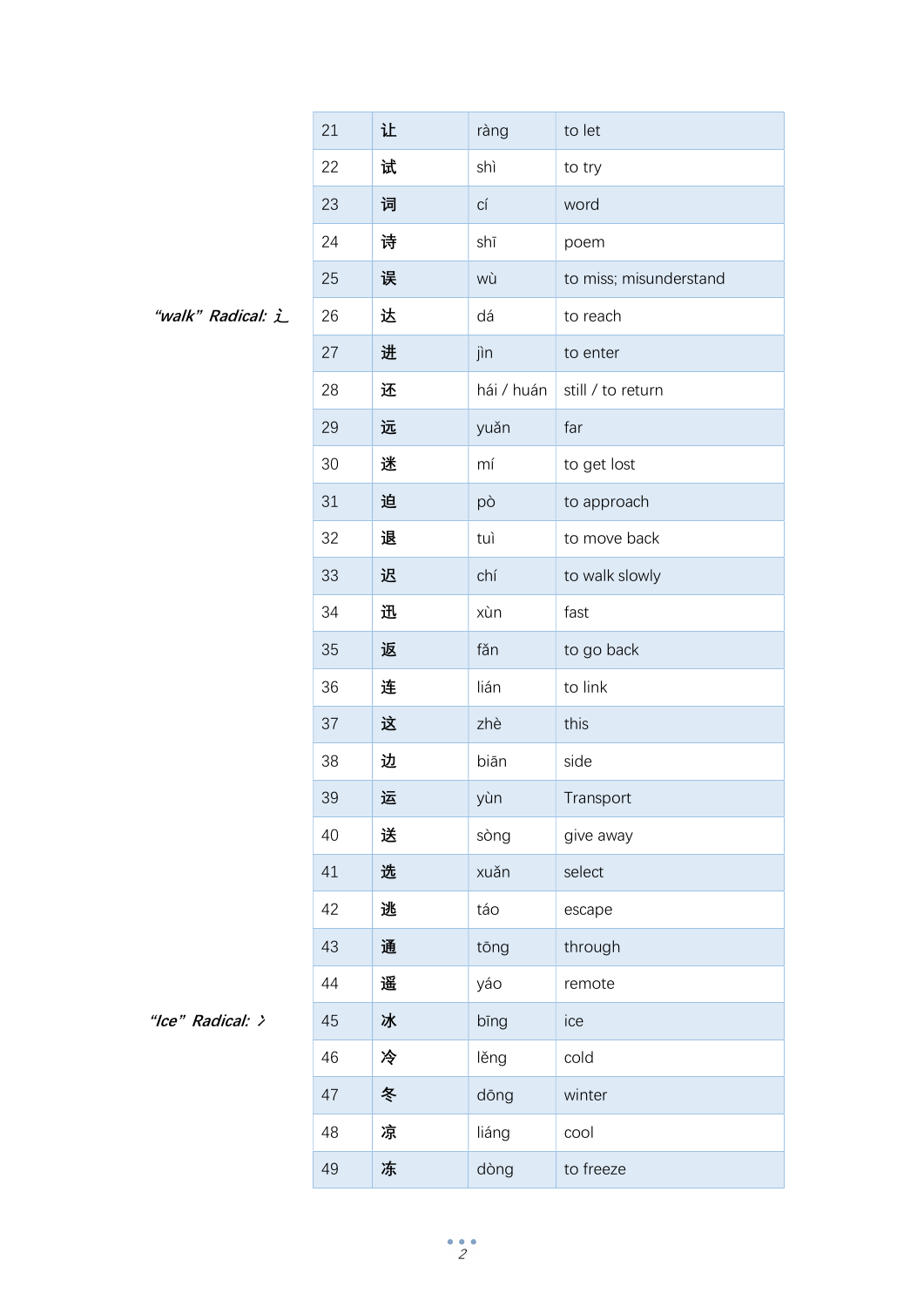|                    | 50 | 冽 | liè   | very cold            |
|--------------------|----|---|-------|----------------------|
|                    | 51 | 减 | jiǎn  | to decrease          |
|                    | 52 | 准 | zhǔn  | level, standard      |
|                    | 53 | 决 | jué   | to decide            |
|                    | 54 | 净 | jìng  | clean                |
|                    | 55 | 况 | kuàng | condition, situation |
| "Water" Radical: > | 56 | 汉 | hàn   | Han nationality      |
|                    | 57 | 汗 | hàn   | sweat                |
|                    | 58 | 泪 | lèi   | tears                |
|                    | 59 | 海 | hǎi   | sea                  |
|                    | 60 | 江 | jiāng | River                |
|                    | 61 | 河 | hé    | River                |
|                    | 62 | 湖 | hú    | lake                 |
|                    | 63 | 洗 | ХĬ    | to wash              |
|                    | 64 | 溪 | ΧĪ    | Creek                |
|                    | 65 | 汤 | tāng  | soup                 |
|                    | 66 | 清 | qīng  | clear                |
|                    | 67 | 法 | fǎ    | law                  |
|                    | 68 | 沙 | shā   | sand                 |
|                    | 69 | 沉 | chén  | to sink              |
|                    | 70 | 汽 | qì    | vapor                |
|                    | 71 | 泡 | pào   | bubble               |
|                    | 72 | 活 | huó   | to live              |
|                    | 73 | 浓 | nóng  | concentrated         |
|                    | 74 | 淡 | dàn   | light                |
|                    | 75 | 浇 | jiāo  | Pouring              |
|                    | 76 | 浪 | làng  | wave                 |
|                    | 77 | 浴 | yù    | bath                 |
|                    | 78 | 深 | shēn  | deep                 |

"Water" Radical: 氵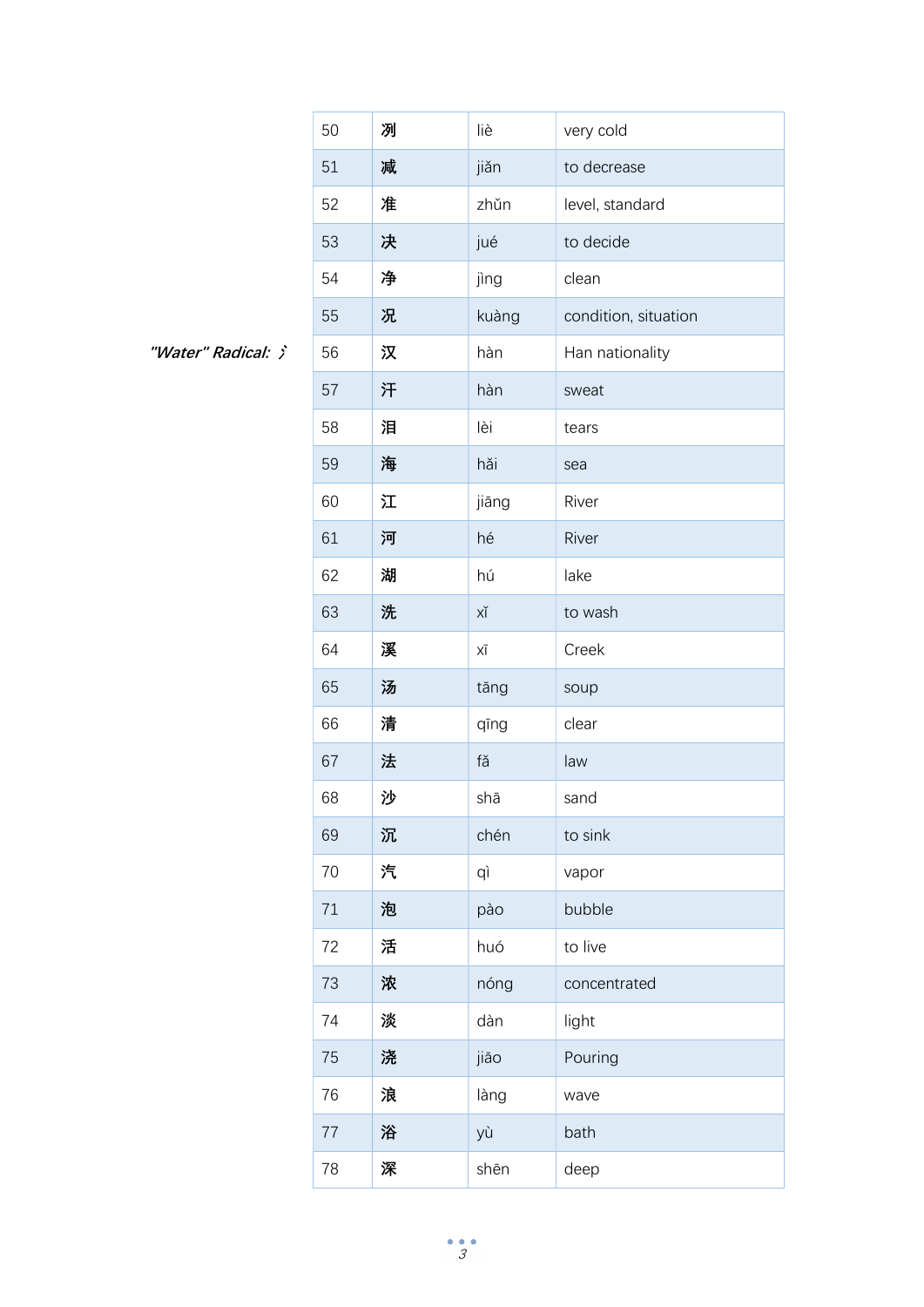|                      | 79  | 浅 | qiǎn      | shallow                   |
|----------------------|-----|---|-----------|---------------------------|
|                      | 80  | 渐 | jiàn      | gradually                 |
|                      | 81  | 温 | wēn       | temperature               |
|                      | 82  | 游 | yóu       | tour                      |
|                      | 83  | 满 | mǎn       | full                      |
|                      | 84  | 演 | yǎn       | to play, to act           |
|                      | 85  | 激 | jī        | excite                    |
|                      | 86  | 瀑 | bào / pù  | rainstorm / waterfall     |
| "Water" Radical: , , | 87  | 点 | diǎn      | point                     |
|                      | 88  | 热 | rè        | heat                      |
|                      | 89  | 烈 | liè       | strong                    |
|                      | 90  | 然 | rán       | Of course                 |
|                      | 91  | 煎 | jiān      | Fry                       |
|                      | 92  | 熊 | xióng     | Bear                      |
|                      | 93  | 熟 | shú / shó | familiar, cooked          |
|                      |     |   | $\sf U$   |                           |
|                      | 94  | 燕 | yàn       | Swallow                   |
|                      | 95  | 煮 | zhǔ       | to boil                   |
|                      | 96  | 熬 | áo        | boil                      |
|                      | 97  | 焦 | jiāo      | focal                     |
| "Wood" Radical: 木    | 98  | 本 | běn       | basis, origin             |
|                      | 99  | 未 | wèi       | not yet                   |
|                      | 100 | 末 | mò        | end                       |
|                      | 101 | 术 | shù       | Technique                 |
|                      | 102 | 机 | jī        | machine                   |
|                      | 103 | 杀 | shā       | kill                      |
|                      | 104 | 权 | quán      | right                     |
|                      | 105 | 杂 | zá        | miscellaneous             |
|                      | 106 | 朵 | duǒ       | (measure word for flower) |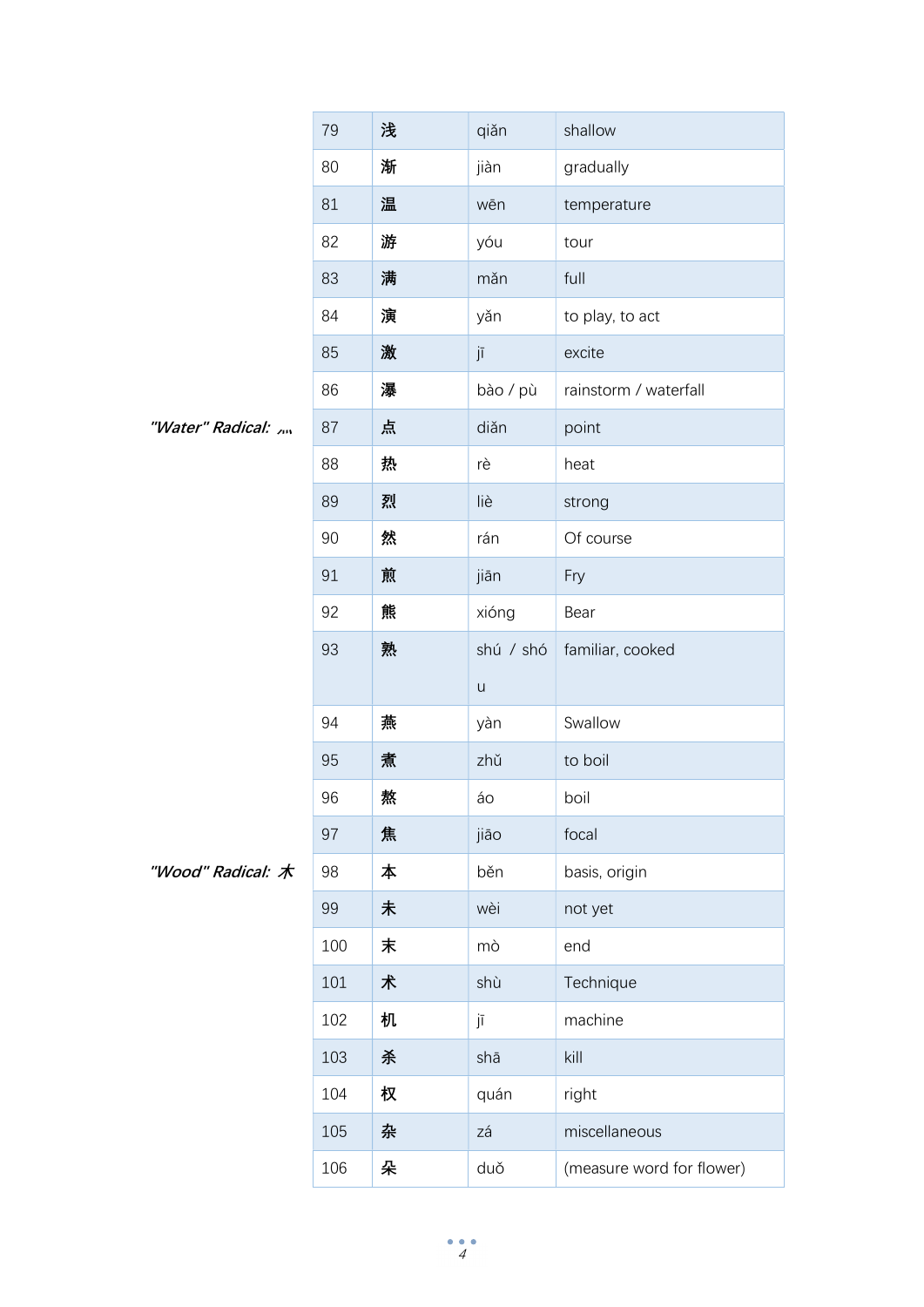|                   | 107 | 来 | lái   | Come                    |
|-------------------|-----|---|-------|-------------------------|
|                   | 108 | 李 | lĭ    | Lee, plum               |
|                   | 109 | 村 | cūn   | village                 |
|                   | 110 | 材 | cái   | material                |
|                   | 111 | 果 | guǒ   | fruit                   |
|                   | 112 | 林 | lín   | forest                  |
|                   | 113 | 森 | sēn   | forest                  |
|                   | 114 | 松 | sōng  | loose                   |
|                   | 115 | 板 | băn   | board                   |
|                   | 116 | 枪 | qiāng | gun                     |
|                   | 117 | 枝 | zhī   | branch                  |
|                   | 118 | 枫 | fēng  | maple                   |
|                   | 119 | 柳 | liŭ   | willow                  |
|                   | 120 | 枯 | kū    | Withered                |
|                   | 121 | 根 | gēn   | root                    |
|                   | 122 | 格 | gé    | grid                    |
|                   | 123 | 桥 | qiáo  | bridge                  |
|                   | 124 | 桃 | táo   | Peach                   |
|                   | 125 | 柴 | chái  | firewood                |
|                   | 126 | 桶 | tǒng  | barrel                  |
|                   | 127 | 棵 | kē    | (measure word for tree) |
|                   | 128 | 楼 | lóu   | floor, building         |
| "Hand" Radical: # | 129 | 打 | dǎ    | hit                     |
|                   | 130 | 扔 | rēng  | through                 |
|                   | 131 | 扒 | bā    | pull down, cling to     |
|                   | 132 | 拖 | tuō   | drag                    |
|                   | 133 | 托 | tuō   | Care                    |
|                   | 134 | 扫 | sǎo   | sweep                   |
|                   | 135 | 扣 | kòu   | buckle                  |

"Hand" Radical: 扌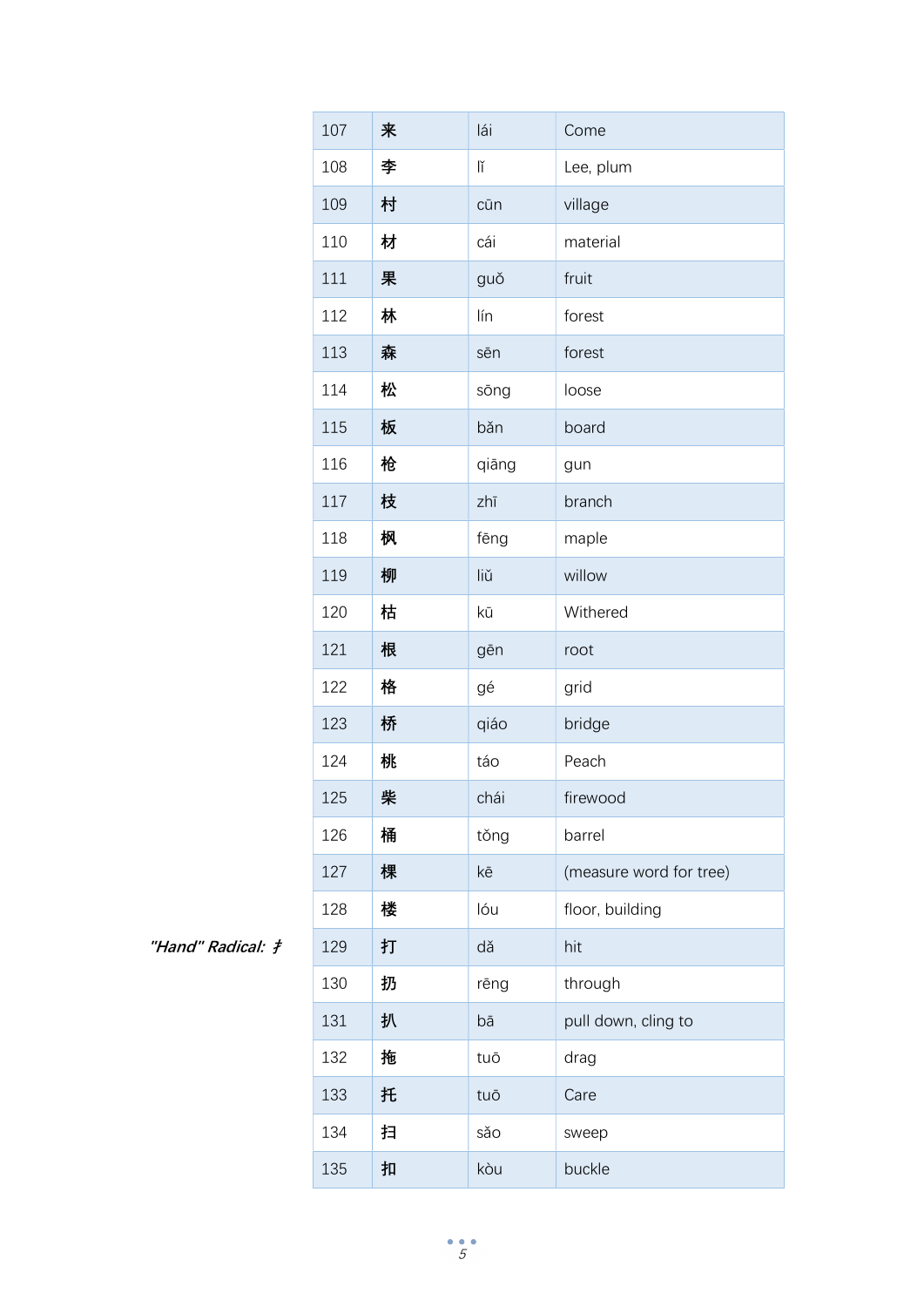|                       | 136 | 抗 | kàng  | anti-              |
|-----------------------|-----|---|-------|--------------------|
|                       | 137 | 扛 | káng  | Carry              |
|                       | 138 | 把 | bǎ    | (grammar particle) |
|                       | 139 | 抱 | bào   | hold, hug          |
|                       | 140 | 报 | bào   | Report             |
|                       | 141 | 找 | zhǎo  | Find               |
|                       | 142 | 挤 | jĭ    | squeeze            |
|                       | 143 | 技 | jì    | Skill              |
|                       | 144 | 护 | hù    | Protect            |
|                       | 145 | 投 | tóu   | cast               |
|                       | 146 | 抓 | zhuā  | Grab               |
|                       | 147 | 抢 | qiǎng | rob                |
|                       | 148 | 拉 | lā    | Pull               |
|                       | 149 | 拦 | lán   | bar, block, hinder |
|                       | 150 | 指 | zhǐ   | indicate           |
|                       | 151 | 换 | huàn  | change             |
|                       | 152 | 接 | jiē   | Pick up            |
|                       | 153 | 描 | miáo  | <b>Trace</b>       |
|                       | 154 | 提 | tí    | mention            |
|                       | 155 | 摇 | yáo   | shake              |
|                       | 156 | 擦 | cā    | rub                |
| #<br>"Grass" Radical: | 157 | 艺 | yì    | art                |
|                       | 158 | 节 | jié   | Section            |
|                       | 159 | 芒 | máng  | mango              |
|                       | 160 | 花 | huā   | flower, to spend   |
|                       | 161 | 草 | cǎo   | grass              |
|                       | 162 | 芽 | yá    | bud                |
|                       | 163 | 苦 | kŭ    | bitter             |
|                       | 164 | 萍 | píng  | (kind of grass)    |

"Grass" Radical: <sup>++</sup>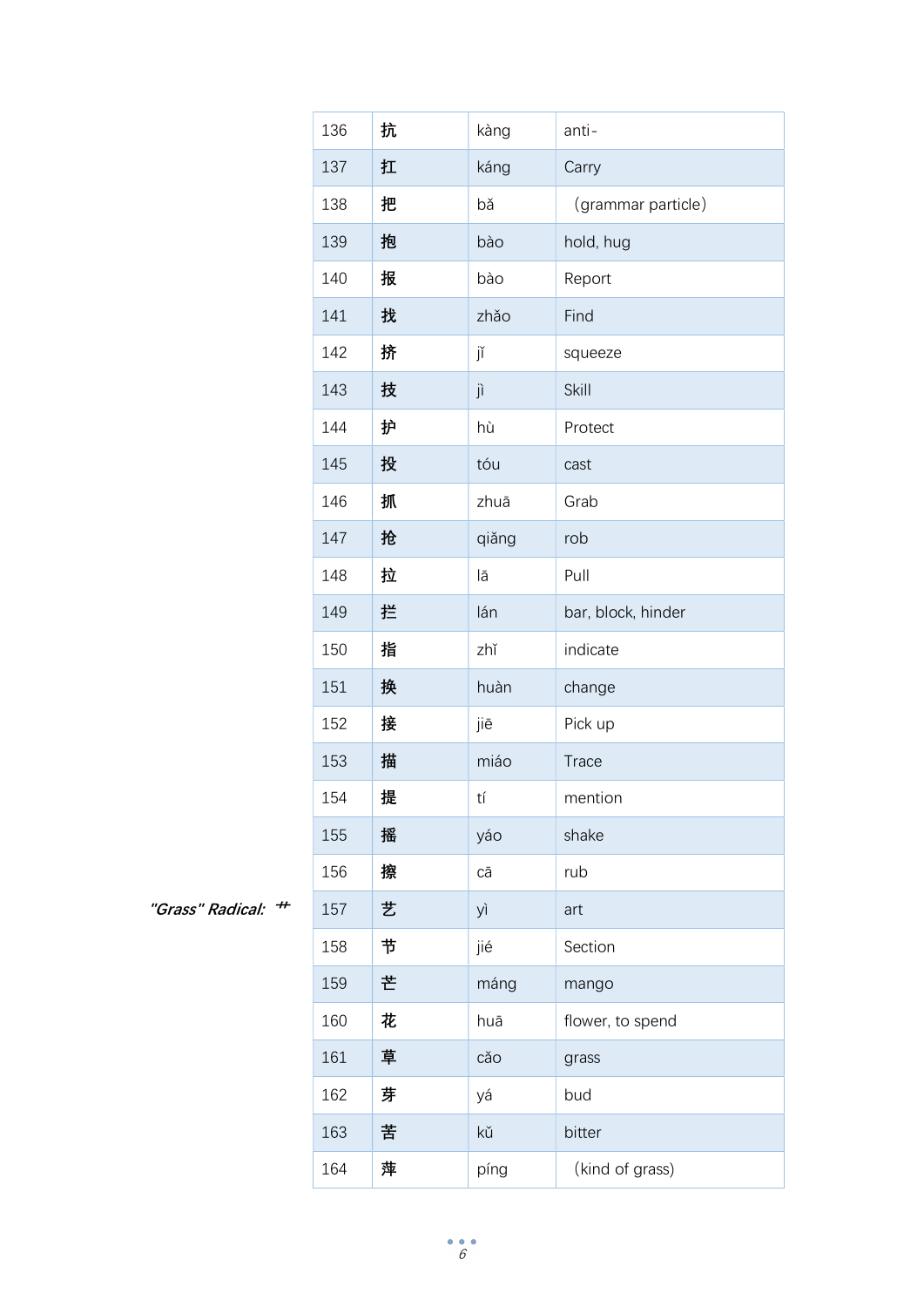|                     | 165 | 药 | yào                       | medicine                  |
|---------------------|-----|---|---------------------------|---------------------------|
|                     | 166 | 茶 | chá                       | tea                       |
|                     | 167 | 荡 | dàng                      | swing                     |
|                     | 168 | 菜 | cài                       | dish                      |
|                     | 169 | 落 | luò                       | drop                      |
|                     | 170 | 薄 | báo / bó                  | thin / slight             |
| "Person" Radical: 1 | 171 | 什 | shén                      | What                      |
|                     | 172 | 化 | huà                       | Turn into                 |
|                     | 173 | 仍 | réng                      | still                     |
|                     | 174 | 仅 | jĭn                       | only                      |
|                     | 175 | 仇 | chóu                      | hatred                    |
|                     | 176 | 他 | tā                        | he                        |
|                     | 177 | 们 | men                       | plural form               |
|                     | 178 | 代 | dài                       | generation                |
|                     | 179 | 仙 | xiān                      | Immortal                  |
|                     | 180 | 件 | jiàn                      | Pieces                    |
|                     | 181 | 价 | jià                       | price                     |
|                     | 182 | 优 | yōu                       | excellent                 |
|                     | 183 | 你 | nĭ                        | you                       |
|                     | 184 | 但 | dàn                       | but                       |
|                     | 185 | 住 | zhù                       | live                      |
|                     | 186 | 位 | wèi                       | (measure word for person) |
|                     | 187 | 低 | dī                        | low                       |
|                     | 188 | 伴 | bàn                       | Companion                 |
|                     | 189 | 使 | shǐ                       | to make, to let           |
|                     | 190 | 信 | xìn                       | letter                    |
|                     | 191 | 便 | biàn / piá                | so that, cheap            |
|                     |     |   | $\boldsymbol{\mathsf{n}}$ |                           |
|                     | 192 | 保 | bǎo                       | Guarantee                 |

"Person" Radical: イ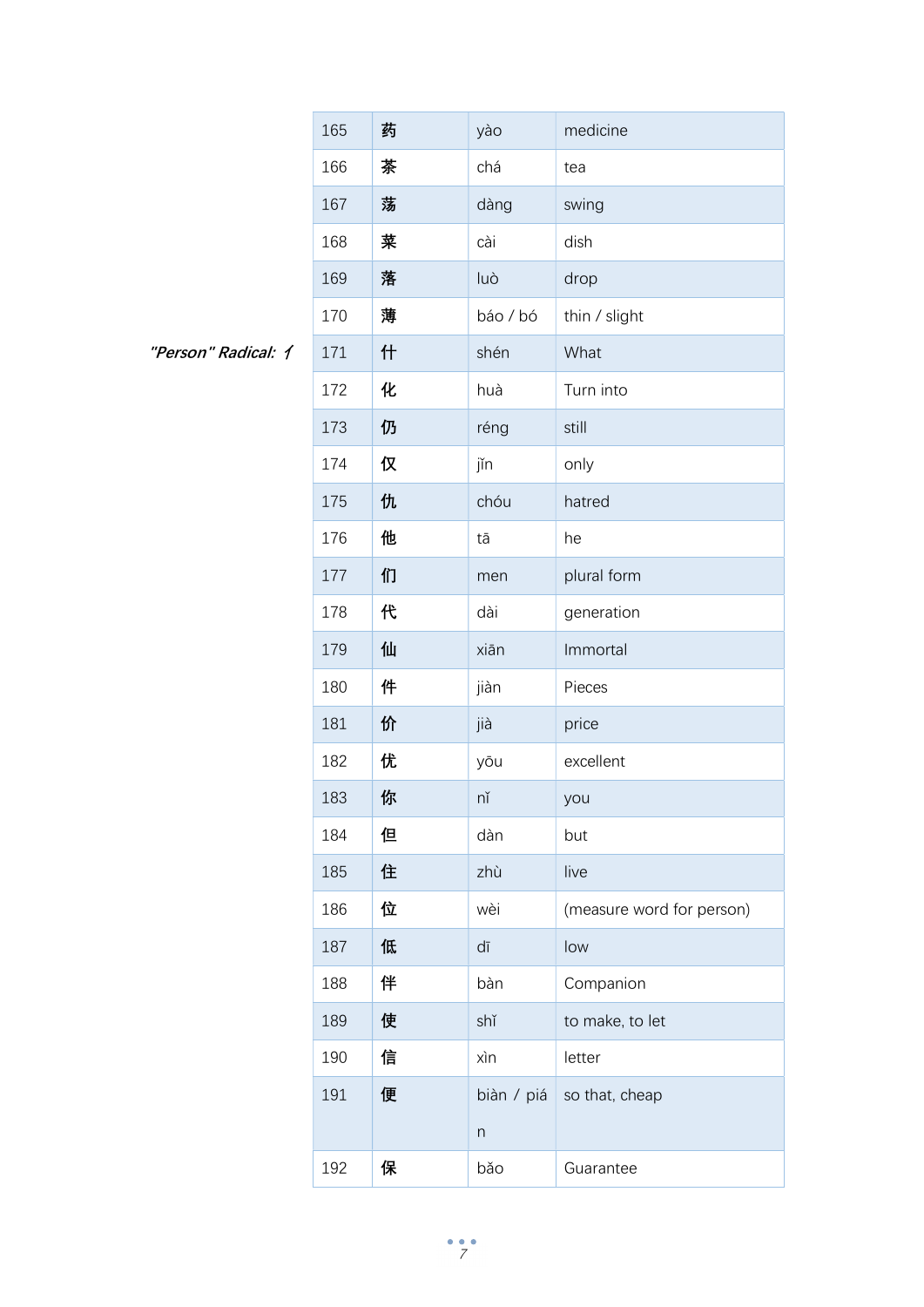|                     | 193 | 修 | xiū       | repair             |
|---------------------|-----|---|-----------|--------------------|
|                     | 194 | 俩 | liǎ       | two, both          |
|                     | 195 | 倒 | dǎo / dào | fall, pour         |
|                     | 196 | 借 | jiè       | borrow             |
|                     | 197 | 做 | zuò       | do                 |
|                     | 198 | 假 | jiǎ / jià | fake, vacation     |
|                     | 199 | 停 | tíng      | stop               |
|                     | 200 | 偷 | tōu       | steal              |
|                     | 201 | 偏 | piān      | Partial, have had  |
|                     | 202 | 像 | xiàng     | image              |
|                     | 203 | 僧 | sēng      | monk               |
| "double<br>person"  | 204 | 行 | háng / xí | Row, walk, conduct |
| Radical: 4          |     |   | ng        |                    |
|                     | 205 | 彻 | chè       | thorough           |
|                     | 206 | 往 | wǎng      | to                 |
|                     | 207 | 很 | hěn       | very               |
|                     | 208 | 得 | de        | (grammar particle) |
|                     | 209 | 德 | dé        | German, morals     |
| "Female" Radical: 女 | 210 | 妈 | mā        | mom                |
|                     | 211 | 奶 | nǎi       | milk;<br>grandma   |
|                     | 212 | 她 | tā        | she was            |
|                     | 213 | 好 | hǎo / hào | good, like         |
|                     | 214 | 如 | rú        | Such as            |
|                     | 215 | 妇 | fù        | woman              |
|                     | 216 | 妖 | yāo       | Demon              |
|                     | 217 | 姐 | jiě       | elder sister       |
|                     | 218 | 妹 | mèi       | younger sister     |
|                     | 219 | 始 | shǐ       | beginning          |
|                     | 220 | 姓 | xìng      | surname            |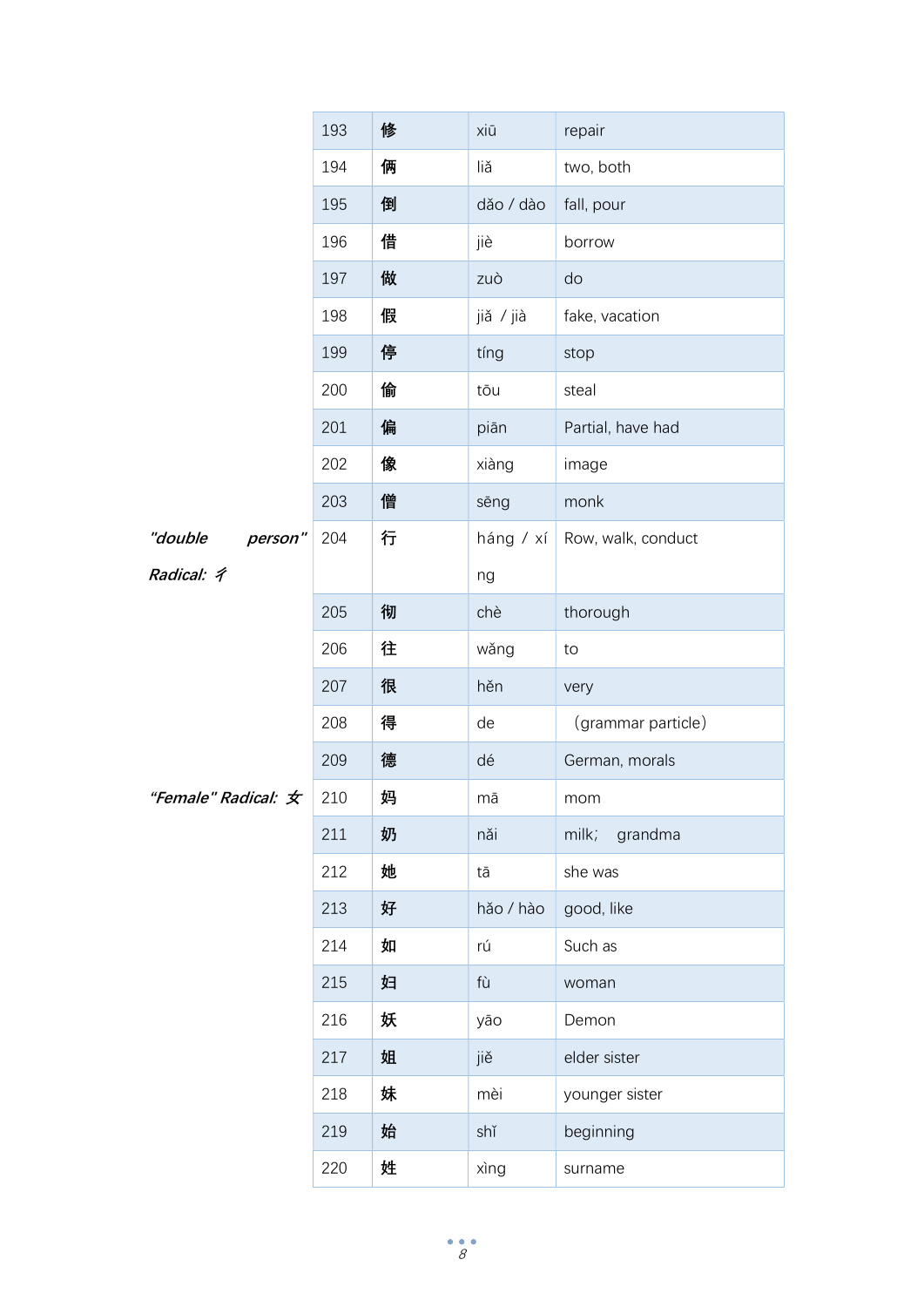|                        | 221 | 娃 | wá      | baby                     |
|------------------------|-----|---|---------|--------------------------|
|                        | 222 | 娘 | niáng   | mother                   |
|                        | 223 | 婚 | hūn     | marriage                 |
|                        | 224 | 婆 | pó      | grandma                  |
|                        | 225 | 娶 | qǔ      | Marry (man)              |
|                        | 226 | 婴 | yīng    | infant                   |
|                        | 227 | 嫁 | jià     | marry (woman)            |
| "Insect" Radical: 虫    | 228 | 虹 | hóng    | rainbow                  |
|                        | 229 | 蚁 | yĭ      | ant                      |
|                        | 230 | 虾 | xiā     | shrimp                   |
|                        | 231 | 蛇 | shé     | snake                    |
|                        | 232 | 蝶 | dié     | butterfly                |
|                        | 233 | 蟹 | xiè     | crab                     |
|                        | 234 | 蜂 | fēng    | bee                      |
| "Earth" Radical: $\pm$ | 235 | 地 | dì / de | Ground, grammar partical |
|                        | 236 | 场 | cháng / | market, site, spot       |
|                        |     |   | chǎng   |                          |
|                        | 237 | 块 | kuài    | Piece                    |
|                        | 238 | 型 | jiān    | Firm                     |
|                        | 239 | 坏 | huài    | Bad                      |
|                        | 240 | 址 | zhǐ     | site                     |
|                        | 241 | 城 | chéng   | city                     |
|                        | 242 | 塔 | tǎ      | tower                    |
|                        | 243 | 堆 | duī     | stack                    |
|                        | 244 | 墙 | qiáng   | wall                     |
|                        | 245 | 境 | jìng    | territory                |
|                        | 246 | 增 | zēng    | increase                 |
| "Fire" Radical: 火      | 247 | 灯 | dēng    | light                    |
|                        | 248 | 灰 | huī     | gray                     |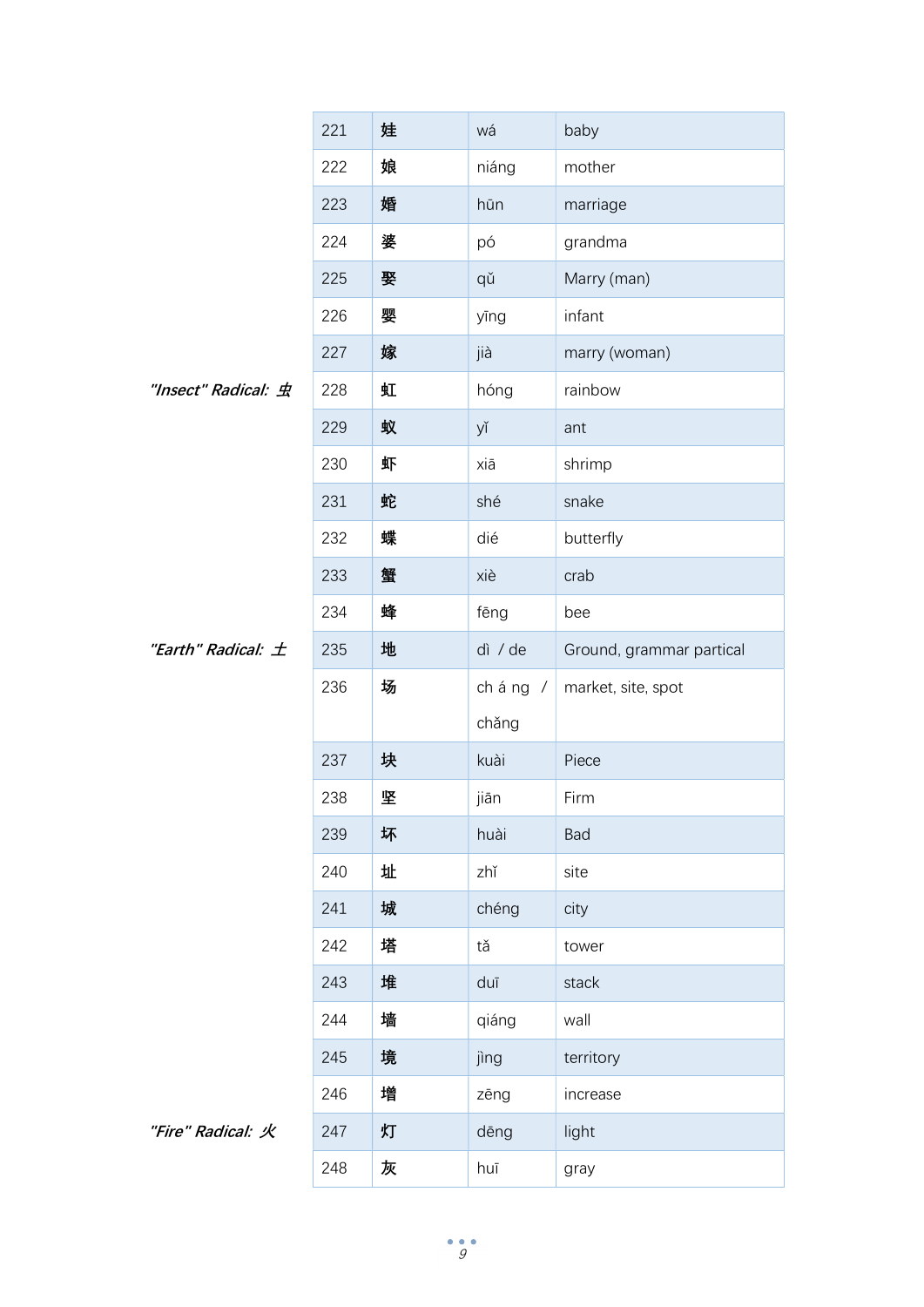|                    | 249 | 灾 | zāi  | disaster          |
|--------------------|-----|---|------|-------------------|
|                    | 250 | 灿 | càn  | brilliant         |
|                    | 251 | 烂 | làn  | rotten            |
|                    | 252 | 炉 | lú   | furnace           |
|                    | 253 | 炎 | yán  | inflammation      |
|                    | 254 | 炊 | chuī | Cooking           |
|                    | 255 | 炸 | zhá  | Fried             |
|                    | 256 | 烟 | yān  | smoke             |
|                    | 257 | 烦 | fán  | bother            |
|                    | 258 | 烧 | shāo | burn              |
|                    | 259 | 烤 | kǎo  | grilled           |
|                    | 260 | 烛 | zhú  | candle            |
|                    | 261 | 爆 | bào  | burst             |
| "Heart" Radical: † | 262 | 忆 | yì   | Recall            |
|                    | 263 | 忙 | máng | busy              |
|                    | 264 | 快 | kuài | fast              |
|                    | 265 | 慢 | màn  | slow              |
|                    | 266 | 怀 | huái | Pregnant, miss    |
|                    | 267 | 性 | xìng | character, nature |
|                    | 268 | 怕 | pà   | afraid            |
|                    | 269 | 怪 | guài | strange           |
|                    | 270 | 怜 | lián | pity              |
|                    | 271 | 恨 | hèn  | hate              |
|                    | 272 | 悄 | qiāo | quiet             |
|                    | 273 | 悔 | huǐ  | regret            |
|                    | 274 | 悦 | yuè  | Pleased           |
|                    | 275 | 情 | qíng | mood              |
|                    | 276 | 惊 | jīng | shock             |
|                    | 277 | 惜 | ΧĪ   | Pity              |

"Heart" Radical: ↑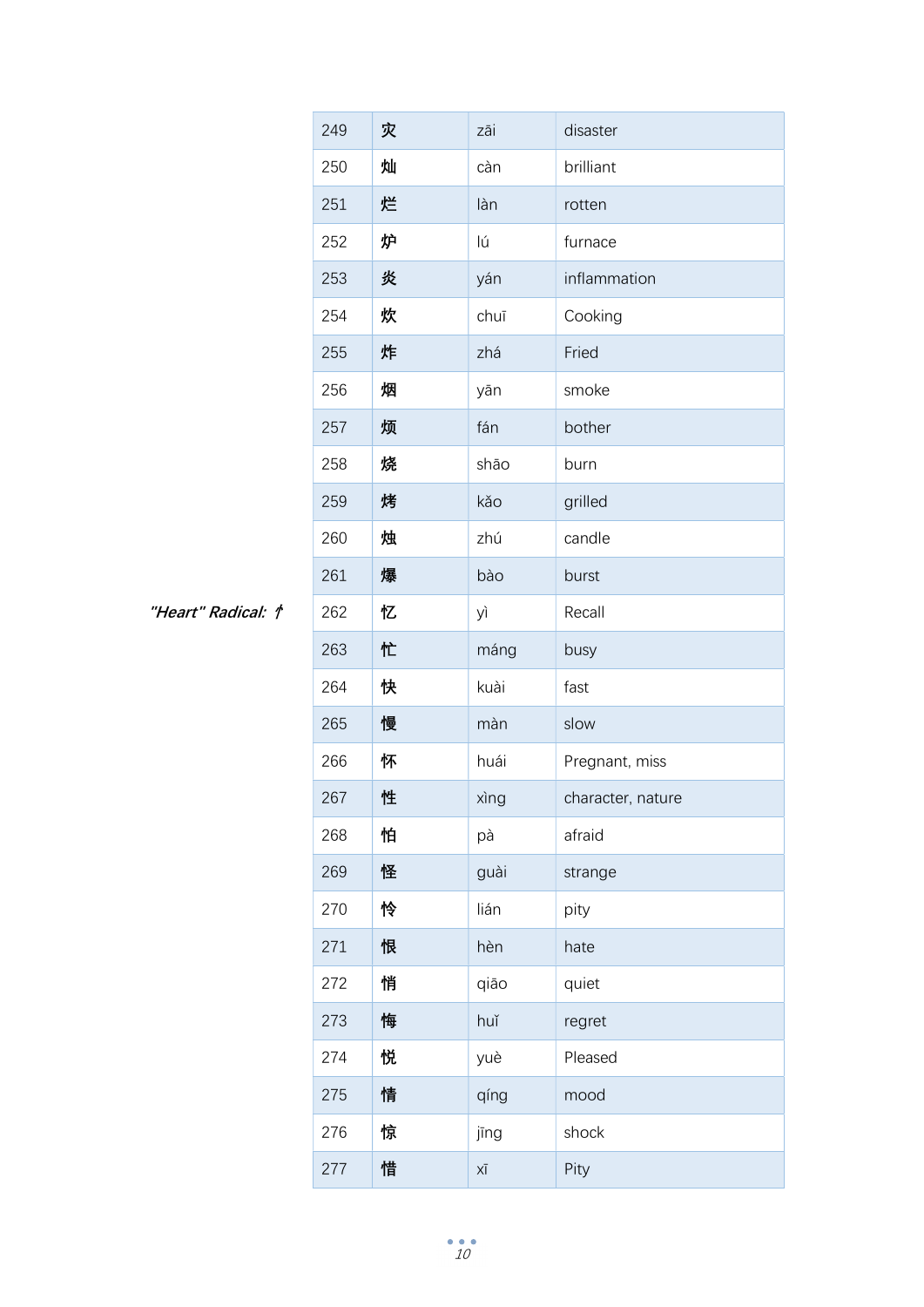|                      | 278 | 惯 | guàn                               | used             |
|----------------------|-----|---|------------------------------------|------------------|
|                      | 279 | 惨 | căn                                | awful            |
|                      | 280 | 慌 | huāng                              | Panic            |
|                      | 281 | 愉 | yú                                 | Enjoy            |
|                      | 282 | 懒 | lăn                                | lazy             |
|                      | 283 | 懂 | dǒng                               | understand       |
| "Heart" Radical: 心   | 284 | 忍 | rěn                                | endure           |
|                      | 285 | 忘 | wàng                               | forget           |
|                      | 286 | 念 | niàn                               | Read             |
|                      | 287 | 忽 | hū                                 | suddenly         |
|                      | 288 | 忠 | zhōng                              | Loyal            |
|                      | 289 | 怎 | zěn                                | How              |
|                      | 290 | 总 | zǒng                               | total            |
|                      | 291 | 思 | $\mathsf{S} \overline{\mathsf{I}}$ | think            |
|                      | 292 | 急 | jí                                 | anxious          |
|                      | 293 | 怒 | nù                                 | angry            |
|                      | 294 | 息 | ΧĪ                                 | rest             |
|                      | 295 | 恶 | è                                  | evil             |
|                      | 296 | 恐 | kǒng                               | fear             |
|                      | 297 | 恩 | ēn                                 | favor            |
|                      | 298 | 恋 | liàn                               | love             |
|                      | 299 | 您 | nín                                | you (polite way) |
|                      | 300 | 患 | huàn                               | Suffer           |
|                      | 301 | 悲 | bēi                                | sad              |
|                      | 302 | 想 | xiǎng                              | miss, think      |
|                      | 303 | 意 | yì                                 | meaning          |
|                      | 304 | 感 | gǎn                                | sense            |
|                      | 305 | 愿 | yuàn                               | willing          |
| "Bamboo"<br>Radical: | 306 | 笑 | xiào                               | laugh            |

"Heart" Radical: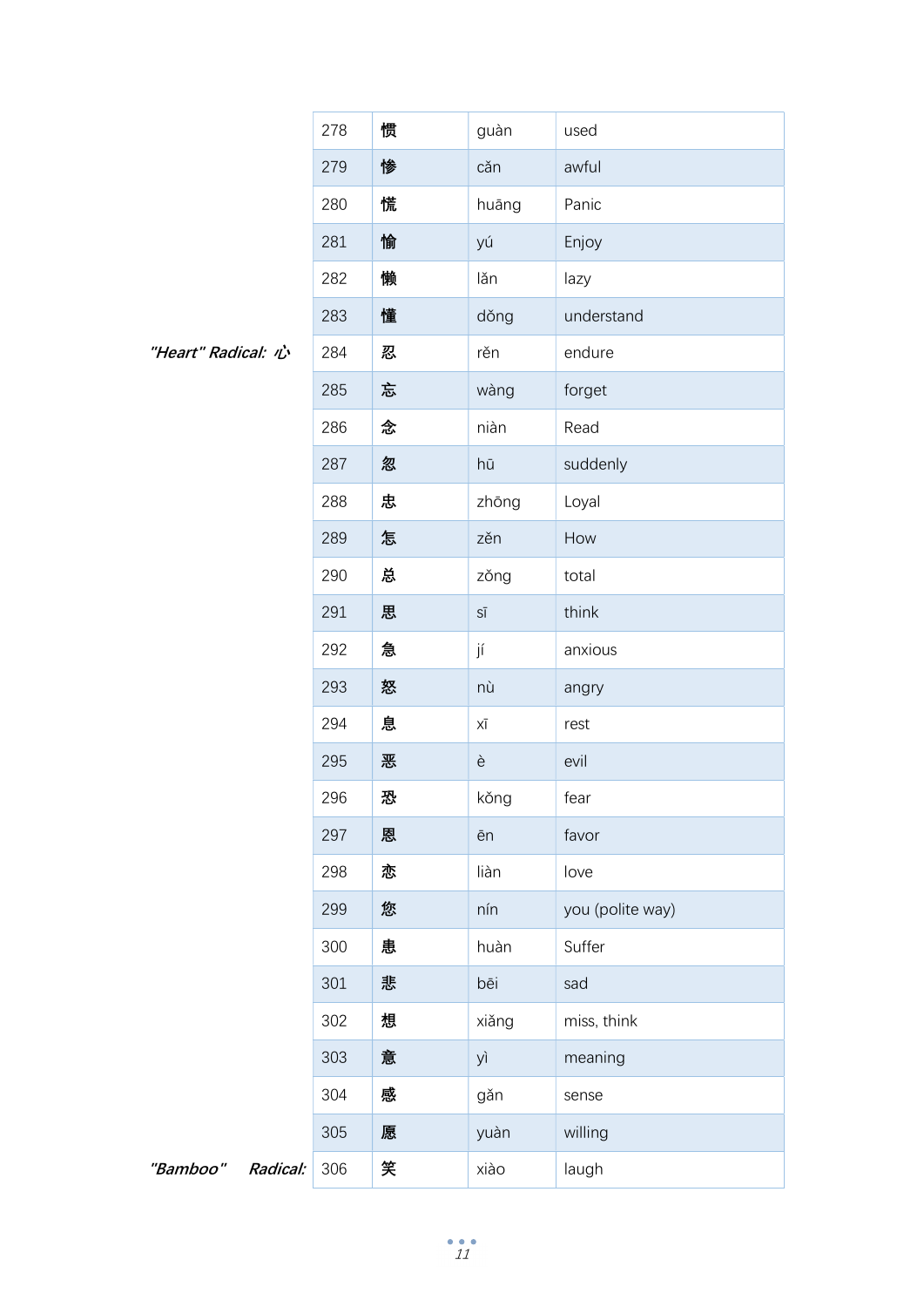| イイ               |     |   |      |                        |
|------------------|-----|---|------|------------------------|
|                  | 307 | 第 | dì   | prefix before a number |
|                  | 308 | 笨 | bèn  | stupid                 |
|                  | 309 | 笛 | dí   | flute                  |
|                  | 310 | 等 | děng | Wait, and so on        |
|                  | 311 | 答 | dá   | answer                 |
|                  | 312 | 简 | jiǎn | simple                 |
|                  | 313 | 算 | suàn | Count                  |
| "Sun" Radical: 日 | 314 | 旧 | jiù  | old                    |
|                  | 315 | 旦 | dàn  | Once                   |
|                  | 316 | 早 | zǎo  | early                  |
|                  | 317 | 时 | shí  | Time                   |
|                  | 318 | 明 | míng | <b>Bright</b>          |
|                  | 319 | 易 | yì   | easy                   |
|                  | 320 | 是 | shì  | yes                    |
|                  | 321 | 平 | xiǎn | display                |
|                  | 322 | 星 | xīng | star                   |
|                  | 323 | 春 | chūn | spring                 |
|                  | 324 | 昨 | zuó  | Yesterday              |
|                  | 325 | 映 | yìng | Reflect                |
|                  | 326 | 晒 | shài | bask                   |
|                  | 327 | 晚 | wǎn  | late                   |
|                  | 328 | 晨 | chén | morning                |
|                  | 329 | 景 | jǐng | view                   |
|                  | 330 | 智 | zhì  | wisdom                 |
|                  | 331 | 晶 | jīng | crystal                |
|                  | 332 | 晚 | wǎn  | late                   |
|                  | 333 | 暗 | àn   | dark                   |
|                  | 334 | 暖 | nuǎn | warm                   |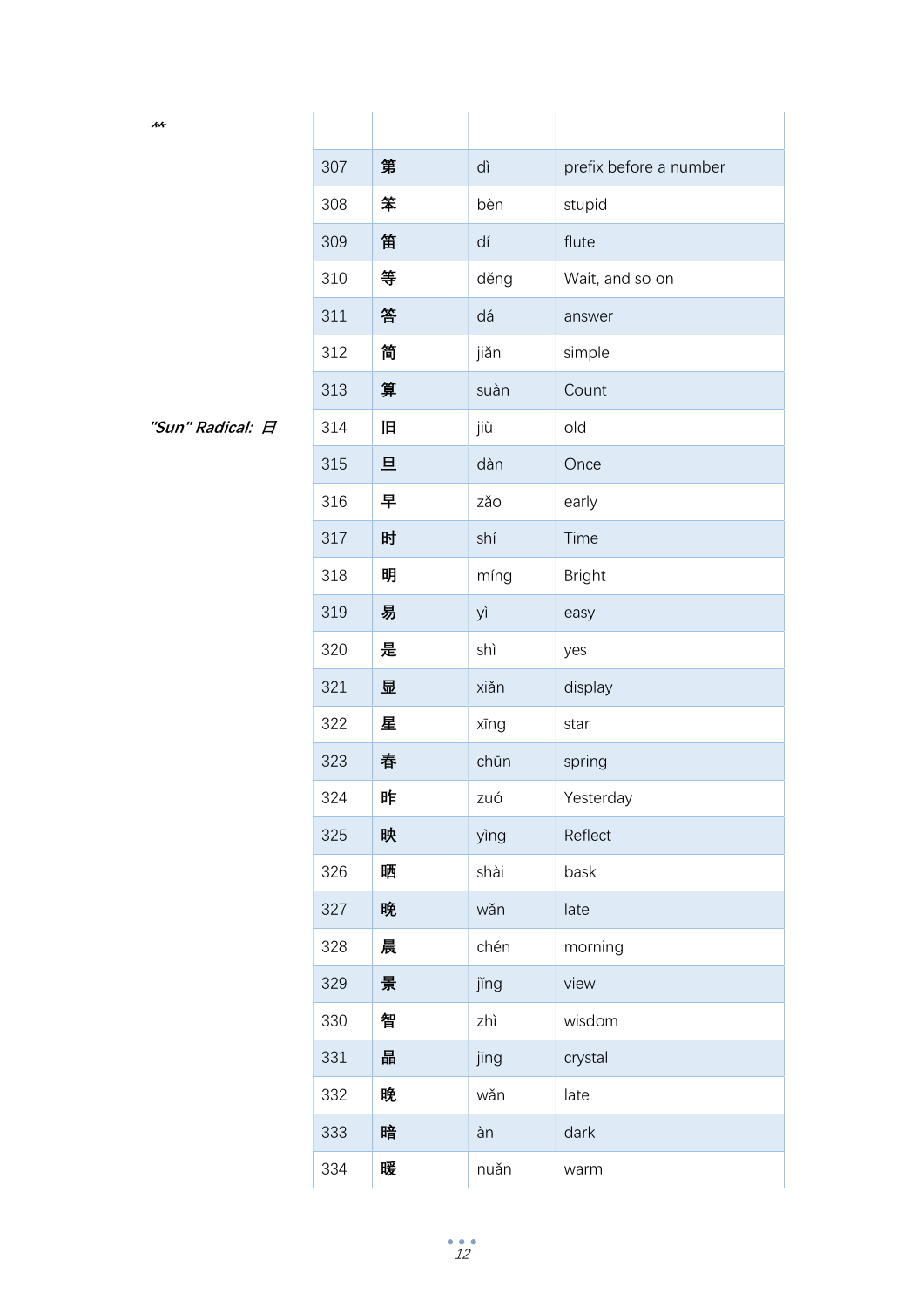## "Eye" Radical: 日

| "Eye" Radical: 日  | 335 | 盲 | máng        | blind                           |
|-------------------|-----|---|-------------|---------------------------------|
|                   | 336 | 看 | kān / kàn   | look after, look, see           |
|                   | 337 | 相 | xiāng / xià | mutually, phase/ appearance     |
|                   |     |   | ng          |                                 |
|                   | 338 | 省 | shěng       | province                        |
|                   | 339 | 眉 | méi         | eyebrow                         |
|                   | 340 | 盼 | pàn         | Hope                            |
|                   | 341 | 眨 | zhǎ         | blink                           |
|                   | 342 | 眼 | yǎn         | eye                             |
|                   | 343 | 睡 | shuì        | sleep                           |
|                   | 344 | 瞎 | xiā         | blind                           |
| "Meat" Radical: 月 | 345 | 有 | yǒu         | Have                            |
|                   | 346 | 肌 | jī          | muscle                          |
|                   | 347 | 肚 | dù          | belly                           |
|                   | 348 | 朋 | péng        | Friend                          |
|                   | 349 | 肩 | jiān        | shoulder                        |
|                   | 350 | 肥 | féi         | fat                             |
|                   | 351 | 肤 | fū          | skin                            |
|                   | 352 | 肿 | zhǒng       | swollen                         |
|                   | 353 | 肺 | fèi         | lung                            |
|                   | 354 | 肾 | shèn        | kidney                          |
|                   | 355 | 背 | bēi / bèi   | carry on the back, body's back, |
|                   |     |   |             | unlucky                         |
|                   | 356 | 胜 | shèng       | Win                             |
|                   | 357 | 胆 | dǎn         | Gall                            |
|                   | 358 | 胖 | pàng        | fat                             |
|                   | 359 | 胃 | wèi         | stomach                         |
|                   | 360 | 脑 | nǎo         | brain                           |
|                   | 361 | 胸 | xiōng       | chest                           |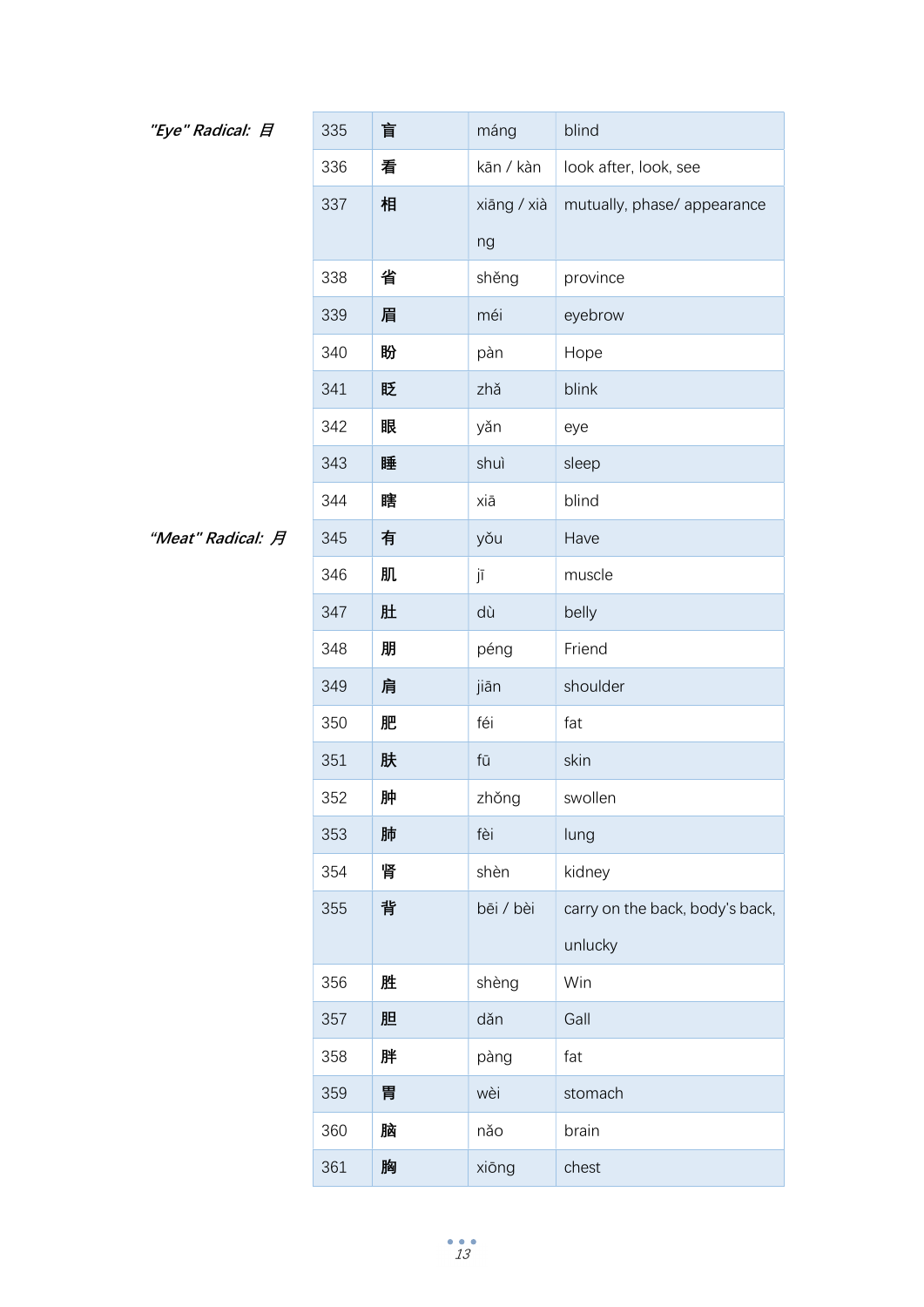|                         | 362 | 脏 | zāng      | dirty                  |
|-------------------------|-----|---|-----------|------------------------|
|                         | 363 | 朗 | lǎng      | bright                 |
|                         | 364 | 脂 | zhī       | fat                    |
|                         | 365 | 脚 | jiǎo      | foot                   |
|                         | 366 | 脸 | liǎn      | face                   |
|                         | 367 | 脱 | tuō       | Take off               |
|                         | 368 | 脖 | bó        | neck                   |
|                         | 369 | 朝 | cháo / zh | towards, early morning |
|                         |     |   | āо        |                        |
|                         | 370 | 腰 | yāo       | waist                  |
|                         | 371 | 腿 | tuĭ       | leg                    |
|                         | 372 | 腹 | fù        | belly                  |
|                         | 373 | 臂 | bì        | arm                    |
| "Mountain" Radical:     | 374 | 岁 | suì       | year old               |
| Щ                       |     |   |           |                        |
|                         | 375 | 岛 | dǎo       | island                 |
|                         | 376 | 岸 | àn        | shore                  |
|                         | 377 | 岩 | yán       | rock                   |
|                         | 378 | 峡 | xiá       | gorge                  |
|                         | 379 | 峰 | fēng      | peak                   |
| "Ear" Radical: <b>B</b> | 380 | 队 | duì       | team                   |
|                         | 381 | 那 | nà        | that                   |
|                         | 382 | 阳 | yáng      | Yang                   |
|                         | 383 | 阵 | zhèn      | Array                  |
|                         | 384 | 阴 | yīn       | Overcast               |
|                         | 385 | 院 | yuàn      | hospital               |
|                         | 386 | 除 | chú       | except                 |
|                         | 387 | 险 | xiǎn      | risk                   |
|                         | 388 | 都 | dōu / dū  | All, city              |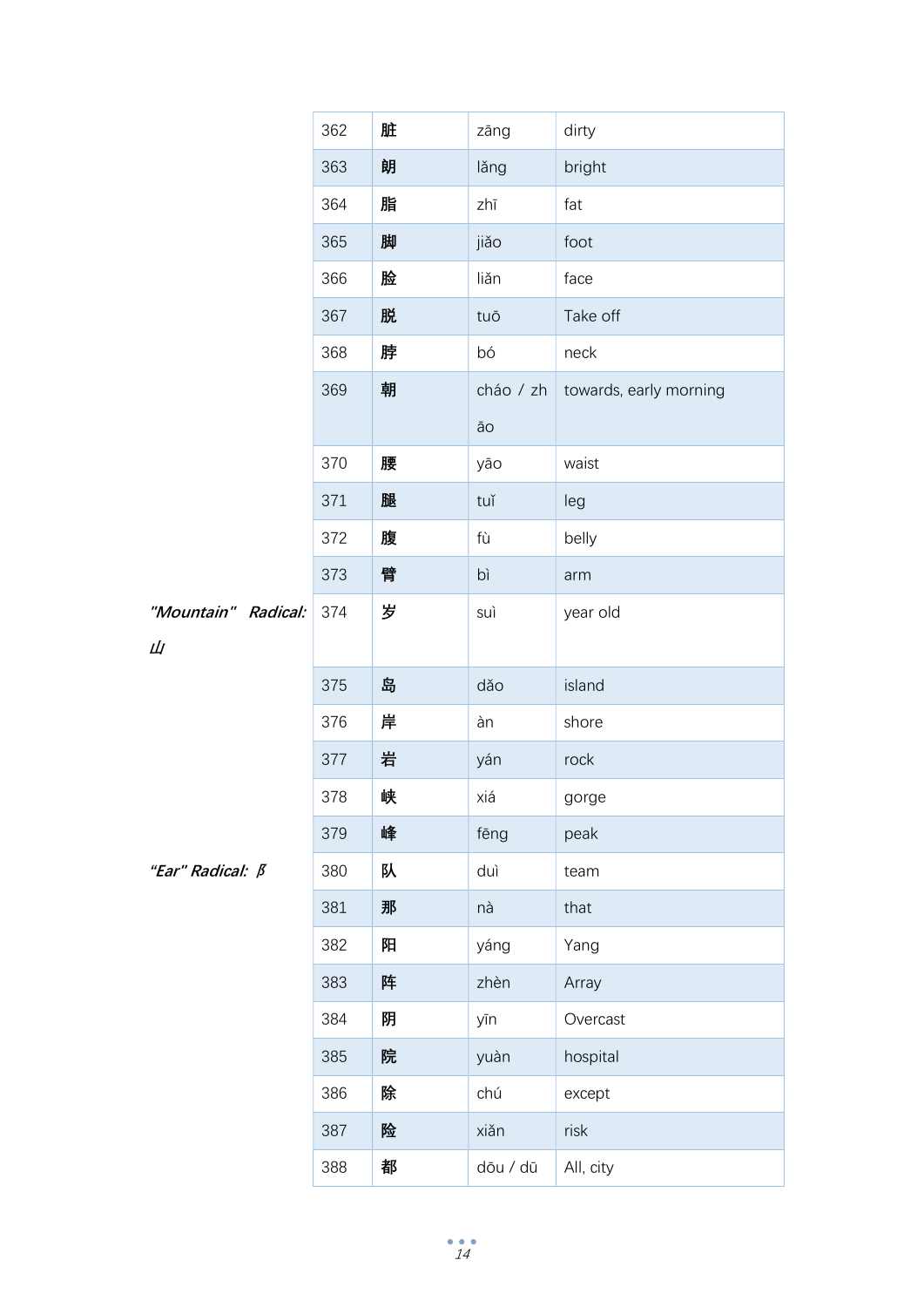|                         | 389 | 部 | bù        | unit                  |
|-------------------------|-----|---|-----------|-----------------------|
|                         | 390 | 陪 | péi       | accompany             |
|                         | 391 | 随 | suí       | Follow                |
|                         | 392 | 隔 | gé        | Every                 |
| "Iron" Radical: $\oint$ | 393 | 针 | zhēn      | needle                |
|                         | 394 | 钓 | diào      | to fish               |
|                         | 395 | 钟 | zhōng     | bell                  |
|                         | 396 | 钢 | gāng      | steel                 |
|                         | 397 | 钱 | qián      | money                 |
|                         | 398 | 铁 | tiě       | iron                  |
|                         | 399 | 钻 | zuān / zu | Drill, diamond, auger |
|                         |     |   | àn        |                       |
|                         | 400 | 银 | yín       | silver                |
|                         | 401 | 铜 | tóng      | copper                |
|                         | 402 | 锅 | guō       | pot                   |
|                         | 403 | 锐 | ruì       | sharp                 |
|                         | 404 | 锁 | suǒ       | lock                  |
|                         | 405 | 锈 | xiù       | rust                  |
|                         | 406 | 错 | cuò       | wrong                 |
|                         | 407 | 键 | jiàn      | key                   |
| "Animal" Radical: 3     | 408 | 犯 | fàn       | Commit                |
|                         | 409 | 狂 | kuáng     | mad                   |
|                         | 410 | 狗 | gǒu       | dog                   |
|                         | 411 | 狐 | hú        | fox                   |
|                         | 412 | 独 | dú        | alone                 |
|                         | 413 | 狠 | hěn       | ruthless              |
|                         | 414 | 狮 | shī       | lion                  |
|                         | 415 | 狼 | láng      | Wolf                  |
|                         | 416 | 猴 | hóu       | monkey                |